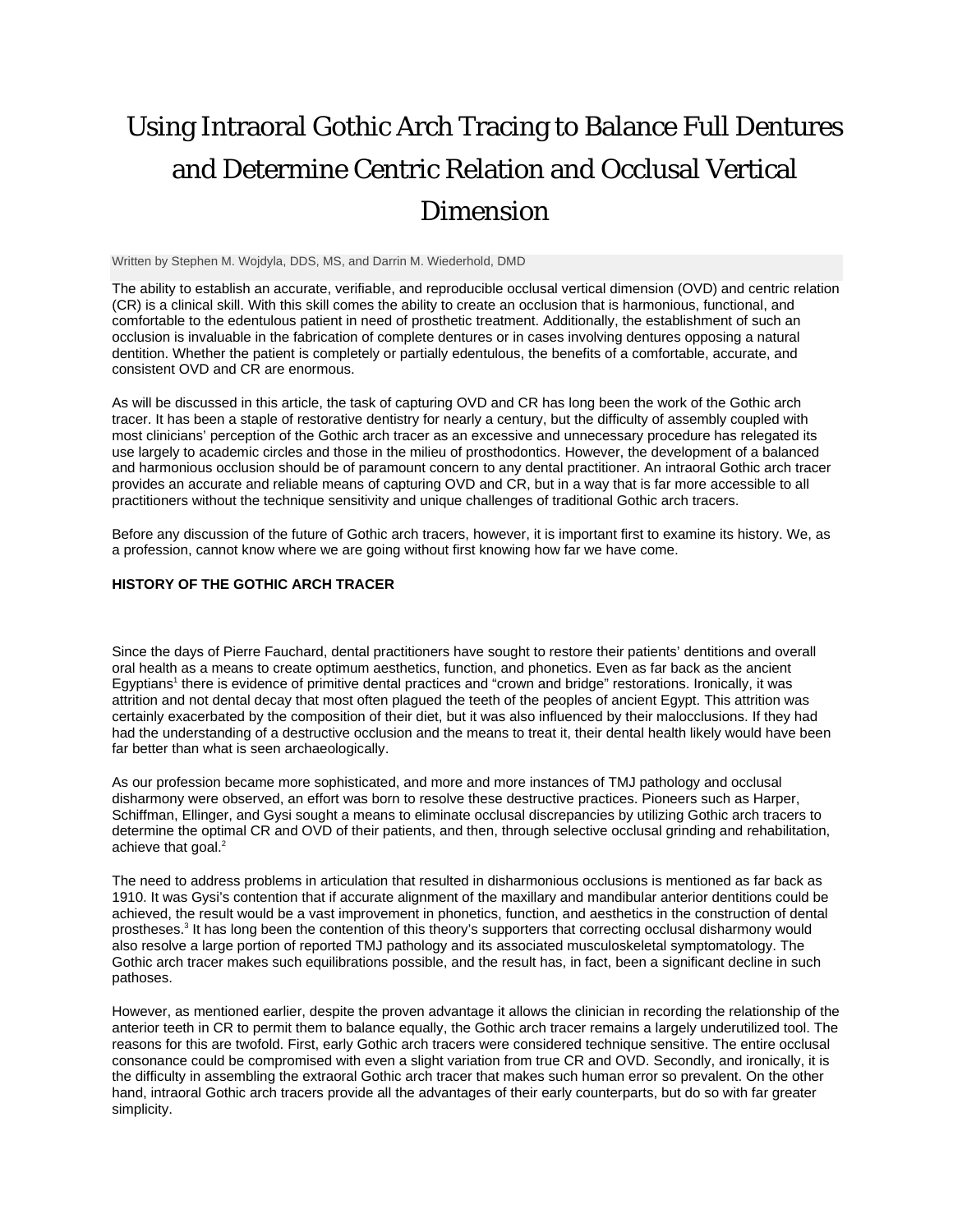

**Figure 1.** Arch tracings of protrusive and lateral movements.

The principles of both the new and old Gothic arch tracers are the same. First, a stylus is mounted in either the lower finished denture or in the lower recording base during denture fabrication. A flat plate is then attached to the maxillary denture or upper recording base. The flat plate is then coated with some type of marking material—crayon, articulating paper, or a permanent felt-tip marker. The dentures or bases are then returned to the mouth, and the patient is instructed to assume a retruded mandibular position. Next, the patient is instructed to advance the mandible into a protrusive position. These paths of extreme retrusion and protrusion are repeated several times to ensure they are accurately captured on the upper tracing plate. The patient is then instructed to carry his or her mandible into its most lateral movements, and these movements are similarly captured on the upper tracing plate. Once these various tracings have been made, the protrusive path (Figure 1: AB) and the lateral movements (Figure 1: AC, AD) can be observed and

measured. These measured and observed tracings can then be applied to denture and prostheses fabrication and equilibration.

However, with older Gothic arch tracers the process was cumbersome and fraught with angst. In our age of technology, even several systems of computer-aided Gothic arch tracers allow the clinician to produce minutely accurate measurements and tracings.<sup>4</sup> However, the cost of such equipment and the difficulty in assembling the hardware make such systems impractical. An accurate, inexpensive, and easy-to-use alternative for determining OVD and CR in the edentulous patient for whom we are constructing complete upper dentures with lower dentures, lower partials, or lower natural dentition is the new intraoral Gothic arch tracer, the Establisher.

The basic setup consists of 3 parts: a striking plate, the contact plate, and a threaded pin. When properly mounted on finished full upper and lower dentures, the intraoral tracer acts as a central bearing device for achieving balanced denture occlusion. With the simple addition of the centric pin receiver, the tracer can be utilized to record OVD and CR.

#### **MOUNTING THE ESTABLISHER TO BALANCE FULL DENTURES OR WITH BASEPLATES WHEN DETERMINING OVD AND CR**

## **Balancing Full Dentures**

Light-cure material and bonding agent will be needed for this procedure.



**Figures 2a and 2b.** Superior and lateral views of the mounted contact plate.



*2b.*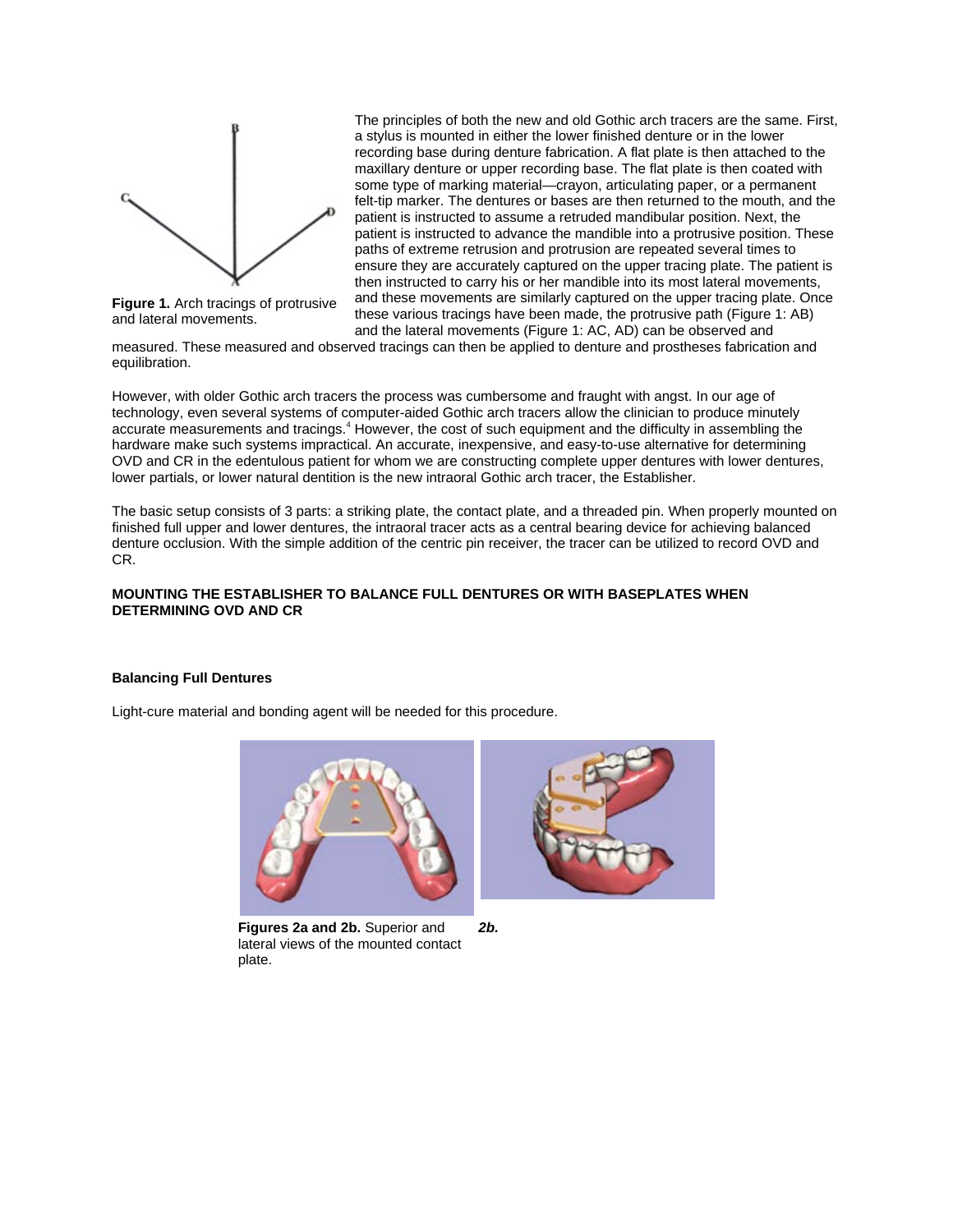

**Figures 3a to 3d.** Views of the mounted contact plate.







(1) Attach a 3-hole contact plate to the central lingual surface of the lower denture or baseplate. A 2-hole contact plate can be used to allow for more space for patients with large tongues. Light-cure material is recommended for ease of use. Alternatively, sticky wax, stick compound, or other stabilizing adhesives may be used. When securing the contact plate, it is important to align one of the tapped holes with the approximate center point of the denture or baseplate (Figures 2a and 2b). It is important that the plate be level and slightly below the occlusal plane (Figures 3a to 3d).

Attach a striking plate to the upper denture or baseplate (Figure 4). A smaller-sized striking plate can be used in the event that the patient's palate is too narrow to accommodate the standard-size striking plate. It is important that the striking plate is level and slightly above the occlusal plane. To make both the maxillary and mandibular parts parallel and provide space for the threaded pin to work with ease, place the second contact plate on top of the mounted contact plate. Align the maxillary and mandibular dentures or baseplates on top of each other to ensure the proper positioning.



**Figure 4.** Mounted striking plate on upper denture.

**Figure 5.** Threaded pin insertion.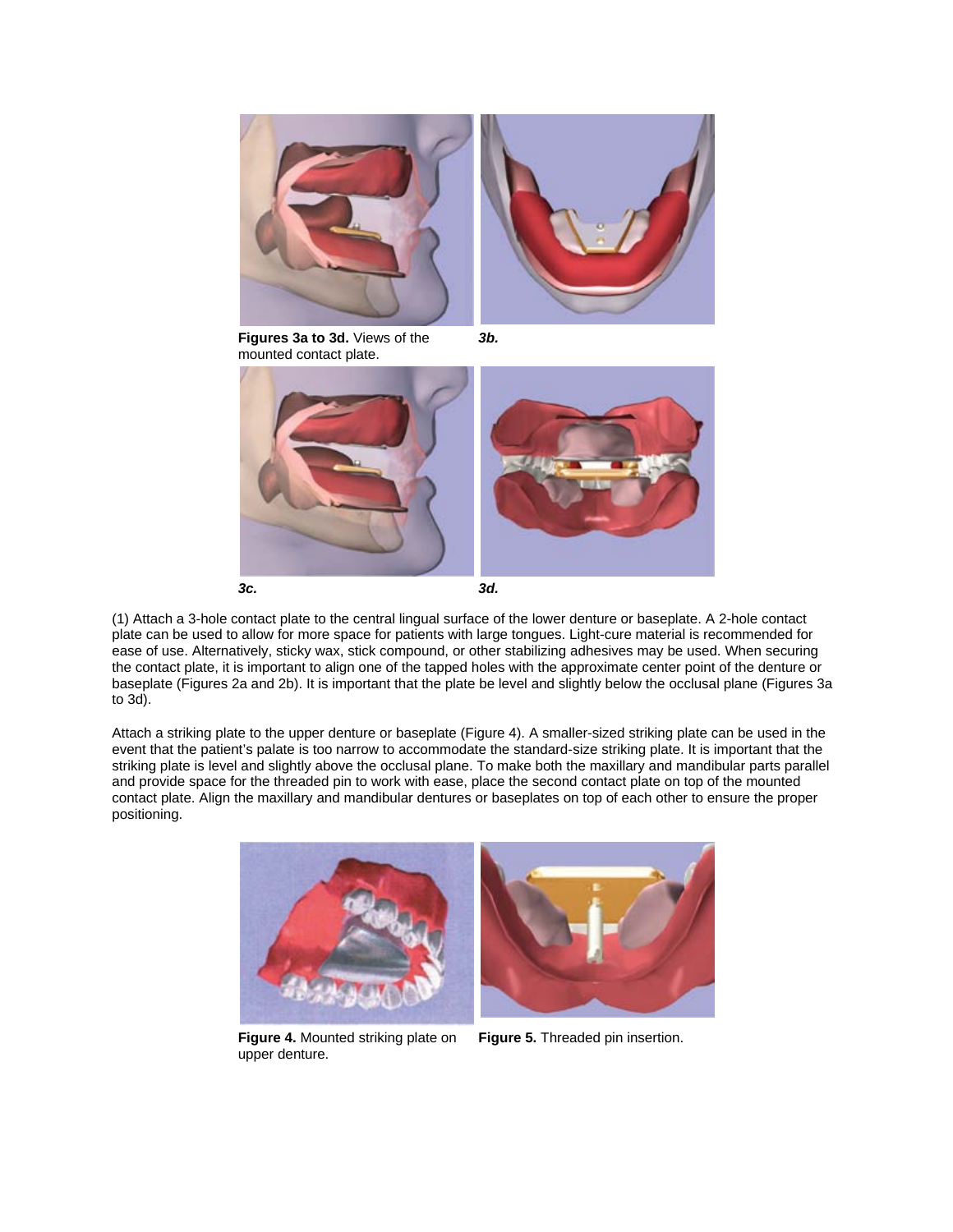

**Figure 6.** Caliper measurement of nose tip and chin landmarks for CR.



**Figure 8.** Determination of freeway space using calipers.



**Figure 10.** Typical Gothic arch tracing.



**Figure 12.** Luting of the centric pin receiver with wax.



**Figure 7.** Slight contact of lower threaded pin with upper striking plate.



**Figure 9.** Application of indelible marker to upper striking plate.



**Figure 11.** Alignment of the tracing's arrow point with the center of the centric pin receiver.



**Figure 13.** Syringing of impression material between upper and lower baseplates for obtaining bite records.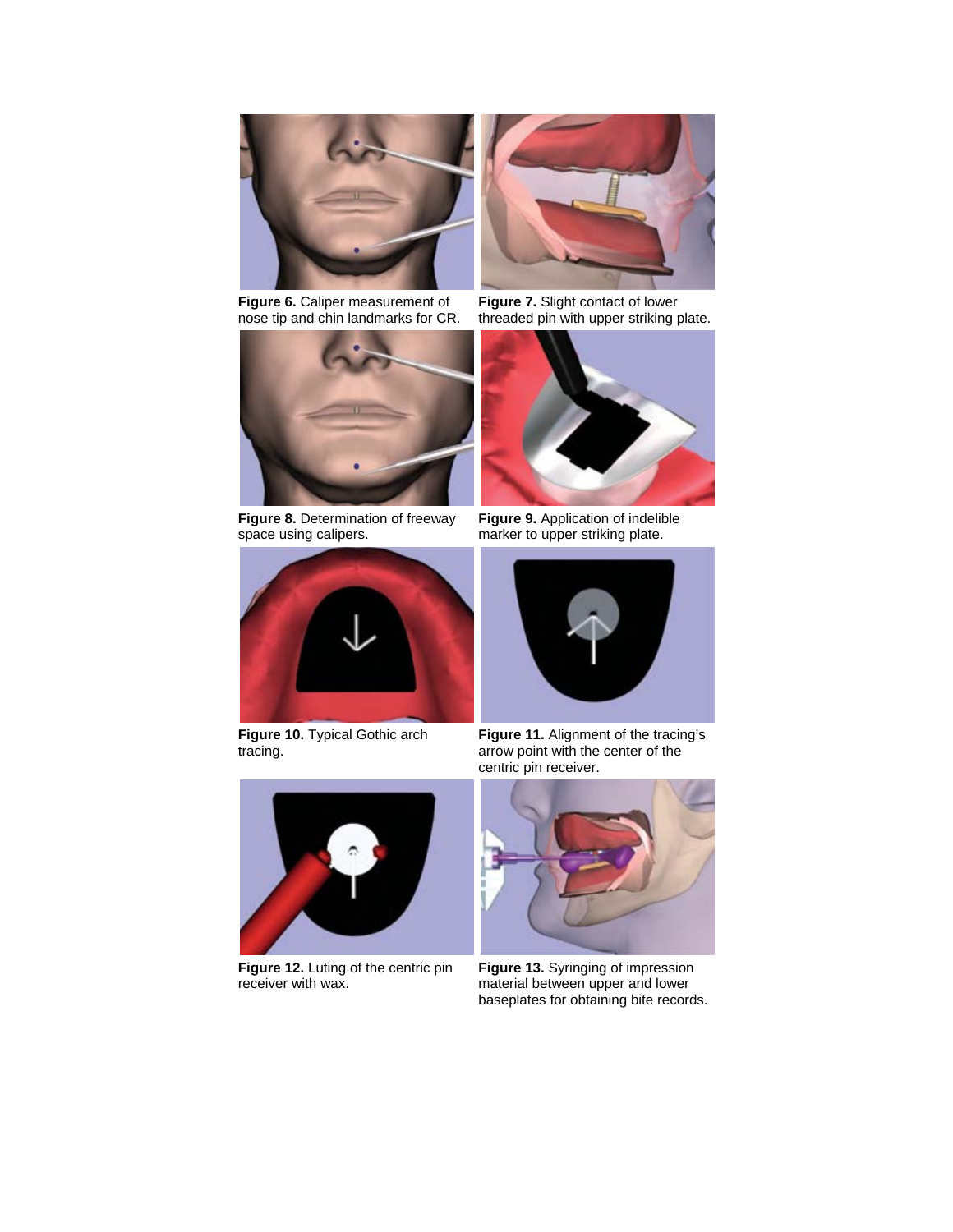



**Figure 14.** Removal of bite records. **Figure 15.** Dentures slightly out of occlusion in all excursions.



**Figure 16.** Even distribution of markings on posterior teeth as seen in correct C R.

(2) Insert a threaded pin into the centered tapped hole. A long threaded pin is provided to facilitate variations in OVD amongst patients. If the threaded pin is too long for the floor of the mouth, the clinician may cut the bottom of the pin opposite the dome (Figure 5).

Note: Check the stability of both the contact plate on the lower and the striking plate on the upper by applying light pressure both inward and outward with your fingers. If either plate comes loose, simply place a drop of medical grade cyanoacrylate cement between the 2 surfaces to resecure the bond. Before reusing and sterilizing, be certain to remove any excess or residual cement or light-cured material.

## **Instructions for Taking OVD and CR on Baseplates**

You will need the following for this procedure:

•nonpermanent marking pencil

•adjustable caliper

•indelible ink and felt applicator

•dental wax (or light-cure material with adhesive properties)

•ADA-approved bite plas-ter or bite registration material.

(1) Mount the apparatus as previously described. Many clinicians may choose to enlist their lab to mount the apparatus at the time the lab fabricates the baseplates. This will save invaluable time for the clinician as the baseplates will arrive from the lab ready to use.

(2) Record the patient's physiological rest position (PRP):

•Using a nonpermanent marking aid, place a dot on the tip of the patient's nose and another dot on his or her chin.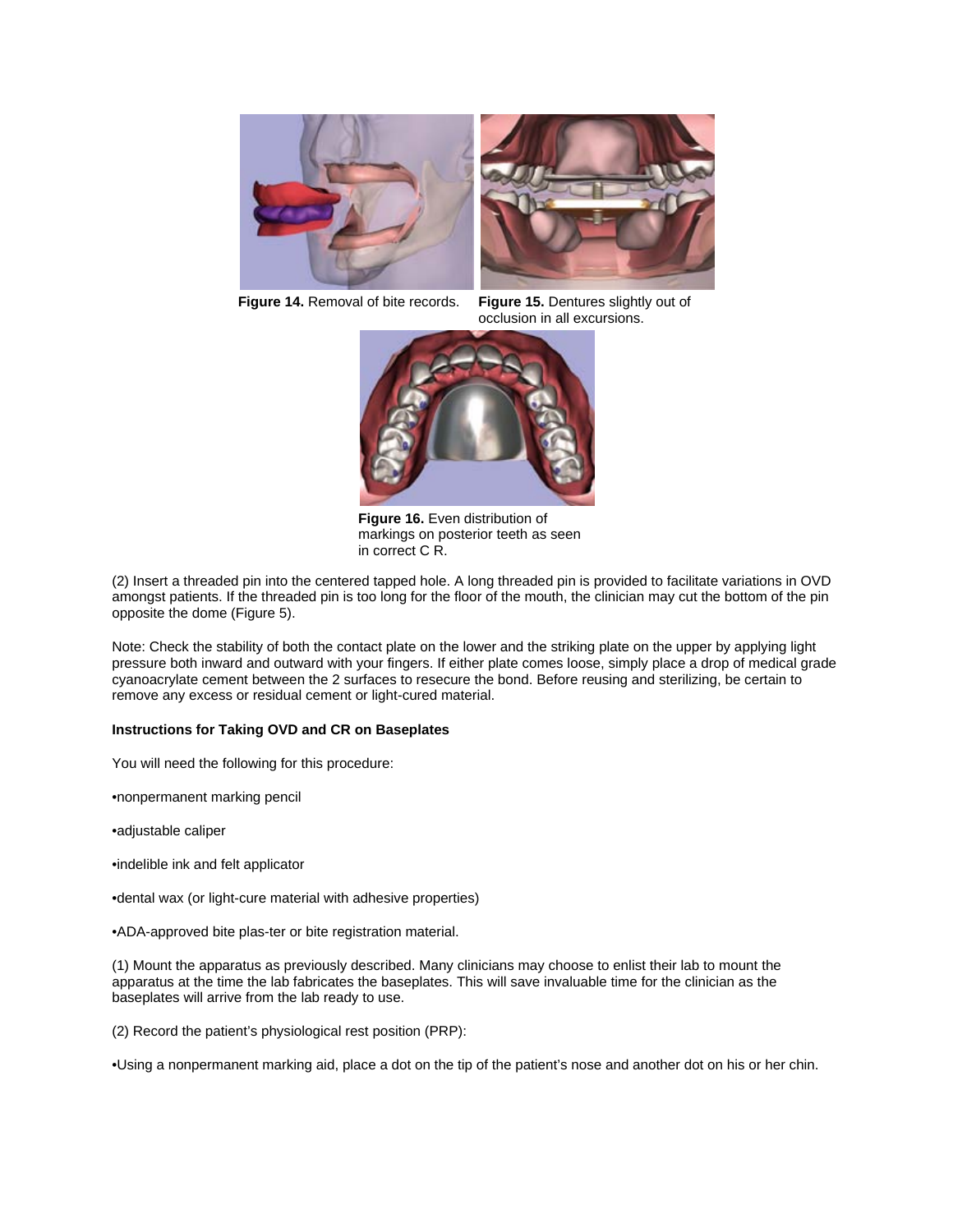•Have the patient take a deep breath, relax, and release his or her breath several times while concentrating on completely relaxing the jaw muscles.

•When the clinician is confident the patient is fully relaxed, adjust the caliper so the points of the caliper touch the dots on the nose and chin (Figure 6). Lock this position on the caliper for future reference. This measurement represents the patient's physiological rest position.

(3) Rotate the threaded pin clockwise into the contact plate of the lower baseplate. Continue rotating to bring the dome of the threaded pin to a position that may contact the striking plate nearest to the patient's rest position.

(4) Find the patient's proper freeway space to obtain a working OVD:

•Place the upper and lower baseplates into the patient's mouth and instruct the patient to close slowly until the dome of the threaded pin touches the striking plate (Figure 7).

•Locate the locked caliper that represents the patient's PRP and place a leg on the dot of the patient's nose. Compare the position of the opposite leg with the position of the dot on the patient's chin. The goal is to decrease the distance between the 2 dots by 1 to 4 mm, the rest position (Figure 8). This measurement can vary slightly depending on the patient's muscular condition. The difference between the PRP and OVD is the freeway space. The freeway space is the necessary space between the occlusal surfaces of the upper and lower dentures when the patient is at rest. Make adjustments as needed to achieve the appropriate OVD.

•Rotate the threaded pin counterclockwise to increase or clockwise to decrease the height as needed. Repeat until you have achieved the proper OVD with some freeway space.

(5) Using indelible ink (or its equivalent), apply a solid layer of ink on the striking plate (Figure 9).

(6) Find the patient's repeatable point of centric relation. Insert bases into the patient's mouth at the appropriate OVD position.

Instruct the patient to perform the following movements:

•Lightly tap the threaded pin onto the striking plate.

•Close until the threaded pin touches the striking plate.

•Keeping the threaded pin touching the striking plate during all of the following lower jaw movements:

\*Rub forward and back several times…..then HOLD!

\*Then wiggle side to side.

(7) Remove the upper baseplate from the patient's mouth and inspect the Gothic arch tracing made by the patient's movements. The tracing should reveal a defined arrow shape (Figure 10). If the arrow is unclear, then repeat. The tip of this arrow delineates the most repeatable centric position. Note: If there are any variations in the shapes of the arrow, the tracing may indicate malalignment of the disc assembly. Make certain to repeat the tracing until a repeatable marking is seen. The tip of the arrow is generally the best guide for finding CR. An asymmetrical arrow is normal.

(8) Place the centric pin receiver on the flat striking plate with the beveled edge countersink hole facing up (Figure 11). Align the center point of the arrow with the hole in the centric pin receiver and lock into position using adhesive wax (Figure 12).

(9) Place the upper baseplate into the patient's mouth and guide the patient in placing the dome of the threaded pin into the hole of the centric pin receiver. Once seated into the receiver, have the patient hold this position.

(10) When satisfied that the threaded pin is properly seated into the centric pin receiver, inject bite registration material between the upper and lower baseplates (Figure 13). The patient must maintain the position as the material sets. Allow the bite registration material to set. Carefully remove the finished record from the patient's mouth (Figure 14).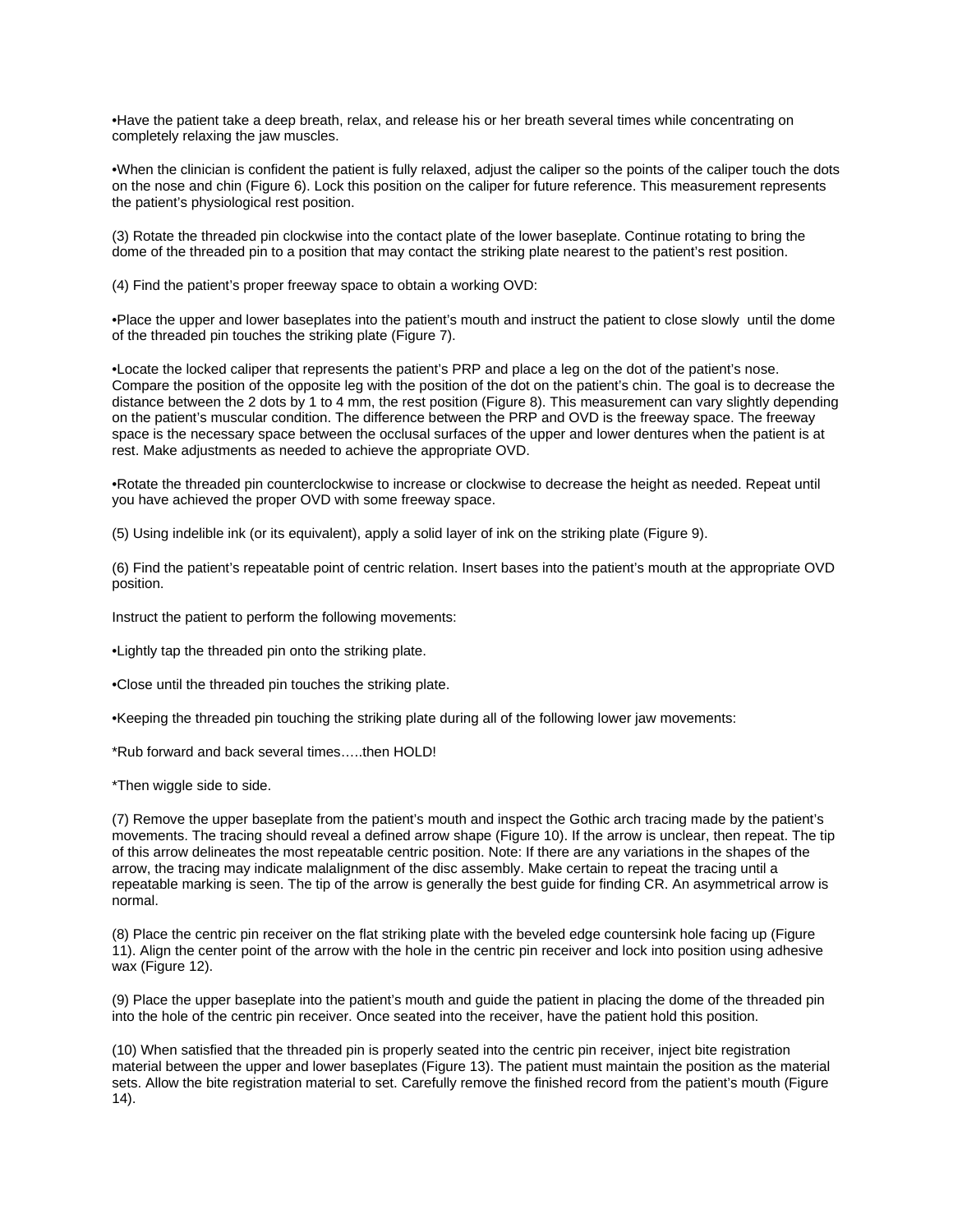## **Balancing Full Dentures Using the Establisher**

Needed for this procedure:

•articulating paper

•equilibration bur.

(1) Mount the apparatus to the upper and lower dentures as previously described in the mounting instructions.

(2) Rotate the threaded pin clockwise into the contact plate of the lower denture.

(3) Continue rotating to bring the dome of the threaded pin to a starting height position in contact with the striking plate. The patient's dentures should be just out of occlusion in all excursions (Figure 15).

(4) Rotate the threaded pin clockwise one fourth of a turn.

(5) Use articulating paper in the patient's mouth above the occlusal surface and instruct the patient to tap-tap and rub their dentures. If no marks transfer, rotate pin until first point of contact.

(6) Remove the dentures and analyze the marks transferred to the teeth. Premature contact will be apparent by marks on 1 or more teeth, but usually not evenly on all posterior teeth.

(7) If prematurities exist, spot-grind the marked cusps or fossae with an equilibration bur.

(8) Proper occlusion will be apparent by the existence of marks evenly on all posterior teeth (Figure 16). Note that this gives only CR spots. In order to attain balanced eccentric

occlusion, the clinician should instruct the patient to rub his or her jaw side to side while articulating paper is held between the teeth. Adjust-ments can then be performed until the clinician is satisfied with the occlusal adjustment. Finally, remove the apparatus and polish the occlusion.

#### **CONCLUSION**

At first glance, the use of the intraoral Gothic arch tracer may seem technique sensitive and difficult. But with a small learning curve and adherence to the principles described herein, consistent, repeatable, and accurate OVD and CR can be established intraorally on any patient. Once these relationships have been determined, it is a simple task to equilibrate the occlusion as needed to achieve occlusal harmony in any type of prosthesis construction. The centuryold practice of Gothic arch tracings as aids to fabrication of complete dentures and other types of prostheses is invaluable, but the technique sensitivity of the procedure coupled with the difficulty of applying the records makes conventional Gothic arch tracings inefficient. However, the minimal investment of time needed to master the intraoral Gothic arch tracer makes it an inexpensive, simple, and reliable alternative.

#### **References**

1. Bardell M. Eyes and teeth in ancient Egypt. *Inscriptions*. 2001;7:5-6.

2. el-Gheriani AS, Winstanley RB. The value of the Gothic arch tracing in the positioning of denture teeth. *J Oral Rehabil*. 1988;15:367-371.

3. Gysi A. The problem of articulation. *The Dental Cosmos*. 1910;52:1-19.

4. Watanabe Y. Use of personal computers for Gothic arch tracing: analysis and evaluation of horizontal mandibular positions with edentulous prosthesis. *J Prosthet Dent*. 1999;82:562-572.

Additional Sources